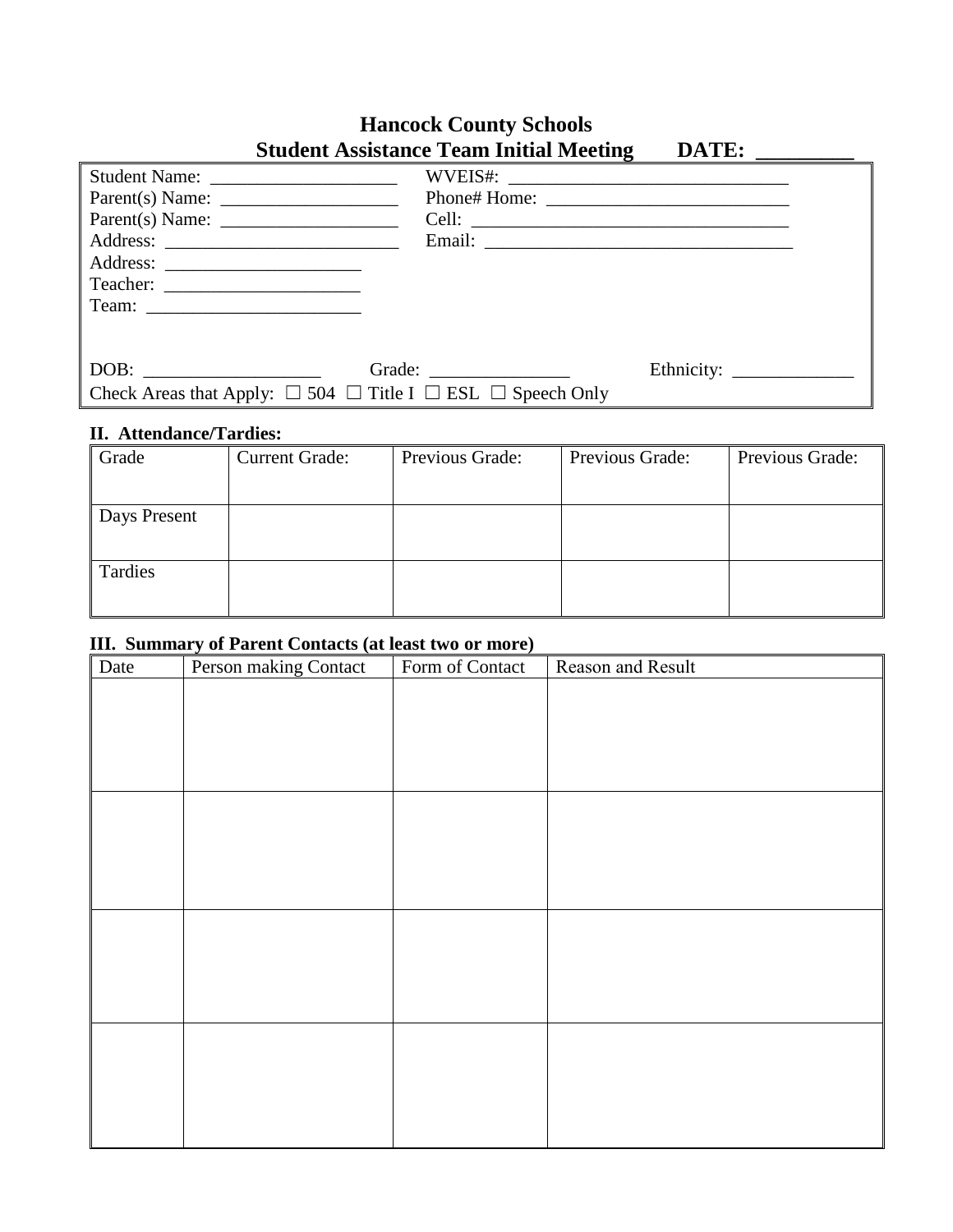|                                   | $\Box$ Pass $\Box$ Fail |     |
|-----------------------------------|-------------------------|-----|
|                                   |                         |     |
|                                   |                         |     |
| $\Box$ Without glasses/correction | Far: $(L)$              | (R) |
| (Both)                            |                         |     |
|                                   |                         |     |

**Hearing Screening Results:** Date: \_\_\_\_\_\_\_\_\_\_\_\_\_\_ ☐ Pass ☐ Fail

 Results: (Intensity Level) db \_\_\_\_\_\_\_\_\_\_\_\_\_\_\_\_\_\_ (Frequencies) HZ \_\_\_\_\_\_\_\_\_\_\_\_\_\_\_\_\_\_\_\_

**Health Screening Results:** Date: \_\_\_\_\_\_\_\_\_\_\_\_\_

## **Medical Concerns from Cumulative Record**

### **Social Developmental History:** Date Given to Parent: \_\_\_\_\_\_\_\_\_\_\_\_\_\_\_\_ Date returned:

Summary of Findings from Social Developmental History:

### **V. Background:**

| Subject Area: | <b>Current Grade:</b> | Previous Grade: |
|---------------|-----------------------|-----------------|
|               |                       |                 |
|               |                       |                 |
|               |                       |                 |

Student Strengths/Interests: (Write a brief description including academics, behavioral/social, study/work skills, communication, fine motor skills, etc.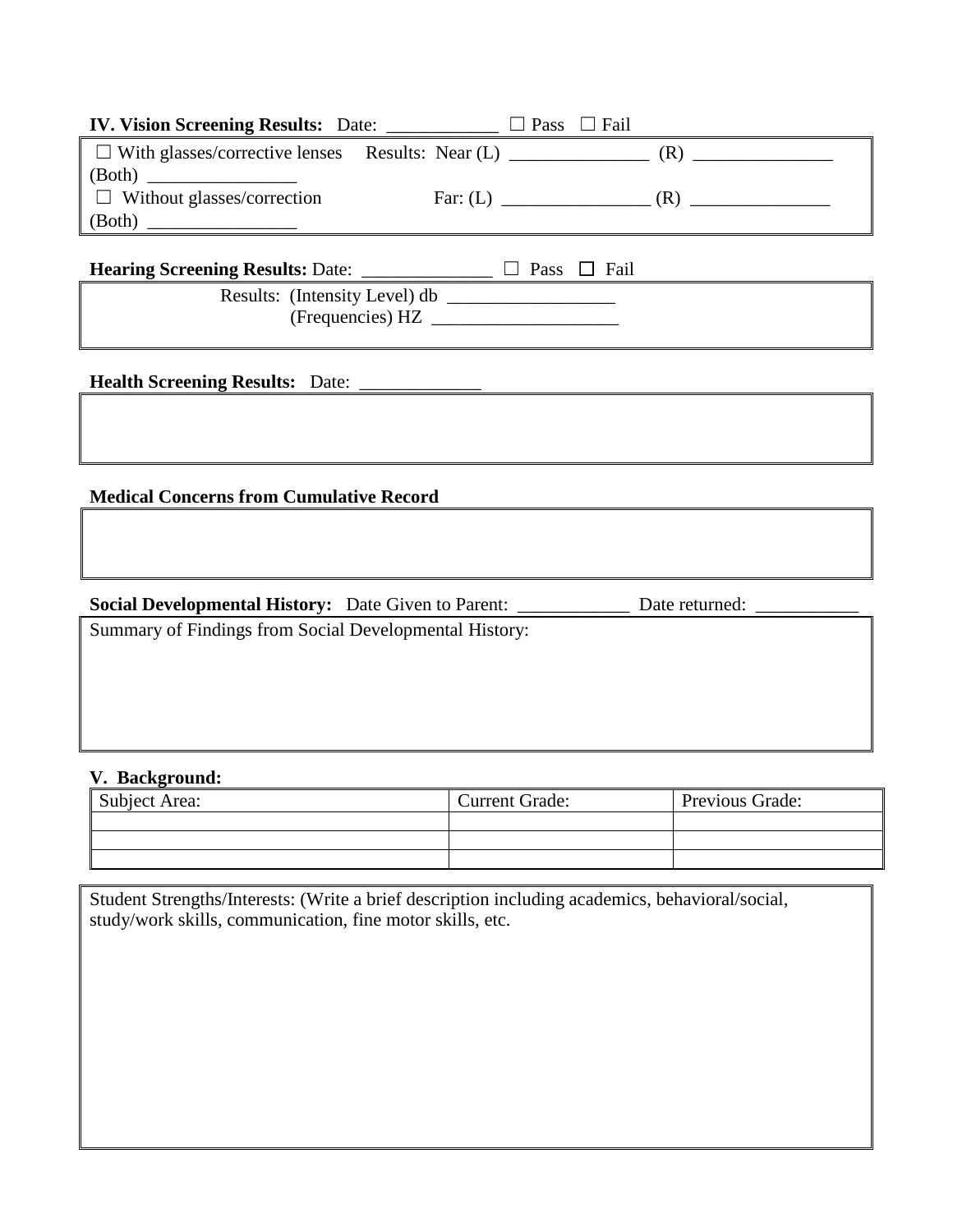| Are there any special factors to consider?                |  |
|-----------------------------------------------------------|--|
| Review Each:                                              |  |
| 1. Retentions: $\Box$ yes $\Box$ no<br>Grade(s) Retained: |  |
| Previous Evaluations (PLEASE ATTACH):                     |  |
| 3. Other:                                                 |  |

## **VI. Areas of Concern/Needs (check all that apply and circle key areas to target for Interventions):**

| Language Arts:            | Mathematics:                 | Behavior:                     | Other:                       |
|---------------------------|------------------------------|-------------------------------|------------------------------|
| <b>Phonemic Awareness</b> | $\Box$ Counting/Number sense | $\Box$ Noncompliance          | Science                      |
| Phonics                   | Basic math Facts<br>$\Box$   | Motivation<br>$\Box$          | <b>Social Studies</b>        |
| Sight Word Vocabulary     | Place Value                  | Peer relations                | <b>Medical Concerns</b>      |
| Fluency                   | $\Box$ Equality              | Withdrawn/Moody               | Motor Skills                 |
| <b>Reading Vocabulary</b> | Estimation                   | Verbally Aggressive           | Fine Motor                   |
| Reading Comprehension     | Geometry                     | Physically Aggressive         | <b>Gross Motor</b>           |
| Fact/Opinion              | Word Problems                | <b>Social Difficulties</b>    | $\Box$ Speech                |
| Inferences                | $\Box$ Algebra               | <b>Frequently Inattentive</b> | $\Box$ Artic, Voice, Fluency |
| Literal                   | Measurement                  | Hyperactive                   | Language                     |
| Non-literal               | $\Box$ Probability           | Impulsive<br>⊔                | $\Box$ Receptive             |
| Main Idea                 | $\Box$ Problem-Solving       | Disorganized<br>⊔             | $\Box$ Expressive            |
| Retell Storing            | Fractions                    |                               | $\Box$ Pragmatic             |
| Written Expression        | $\Box$ Data Analysis         |                               | $\Box$ Other:                |
| $\Box$ Conventions        | $\Box$ Other:                |                               |                              |
| $\Box$ Content            |                              |                               | $\Box$ Gifted                |
| Other:                    |                              |                               |                              |
|                           |                              |                               |                              |

## **VII. Current Assessment Information for Area(s) of Concern –** *Must Attach Documentation*

(ie: running record, math facts known, sight words known, # targeted comprehension questions correct, benchmark testing results----may attach score report, etc. This includes but is not limited to: -SFA, -Wilson, -STAR, -Pre-K and K ELRS, -Early Warning Report System, WV Summative Assessment, Gates-MacGinnitie)

# **(Complete Area VIII at the first SAT meeting) Targeted Area(s) of Concern**

| Intervention 1.               |  |
|-------------------------------|--|
| Intervention 2. $\frac{1}{2}$ |  |
|                               |  |
| Number of Weeks:              |  |
|                               |  |
|                               |  |
|                               |  |
|                               |  |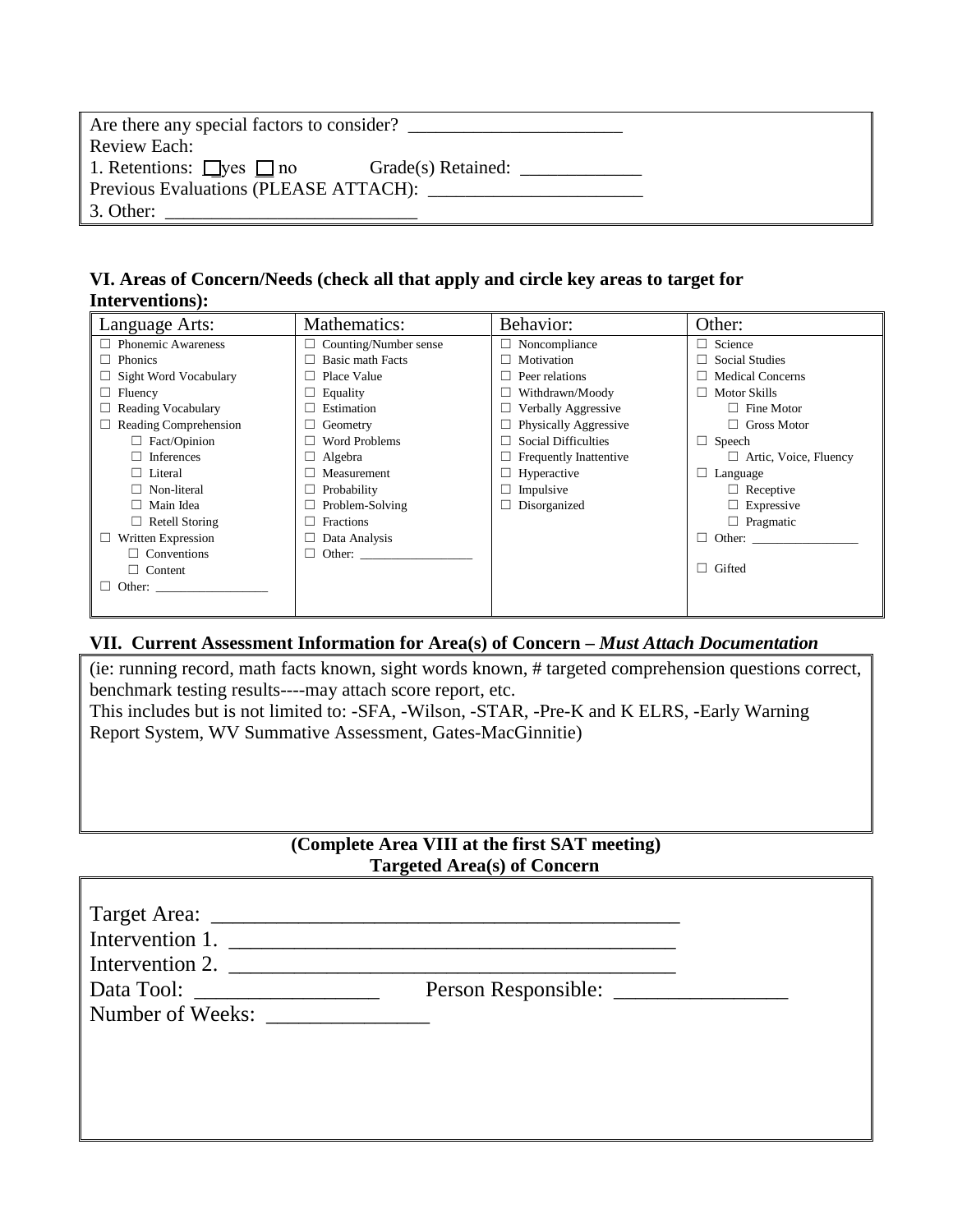| Intervention 1.<br>Intervention 2.                |  |
|---------------------------------------------------|--|
| Data Tool: __________________<br>Number of Weeks: |  |

\_\_\_\_\_\_\_\_\_\_\_\_\_\_\_\_\_\_\_\_\_\_\_\_\_\_\_\_\_\_\_\_\_\_\_\_ \_\_\_\_\_\_\_\_\_\_\_\_\_\_\_\_\_\_\_\_\_\_\_\_\_\_\_\_\_\_\_\_\_\_ \_\_\_\_\_\_\_\_\_\_\_\_\_\_\_\_\_\_\_\_\_\_\_\_\_\_\_\_\_\_\_\_\_\_\_\_ \_\_\_\_\_\_\_\_\_\_\_\_\_\_\_\_\_\_\_\_\_\_\_\_\_\_\_\_\_\_\_\_\_\_ \_\_\_\_\_\_\_\_\_\_\_\_\_\_\_\_\_\_\_\_\_\_\_\_\_\_\_\_\_\_\_\_\_\_\_\_ \_\_\_\_\_\_\_\_\_\_\_\_\_\_\_\_\_\_\_\_\_\_\_\_\_\_\_\_\_\_\_\_\_\_ \_\_\_\_\_\_\_\_\_\_\_\_\_\_\_\_\_\_\_\_\_\_\_\_\_\_\_\_\_\_\_\_\_\_\_\_ \_\_\_\_\_\_\_\_\_\_\_\_\_\_\_\_\_\_\_\_\_\_\_\_\_\_\_\_\_\_\_\_\_\_

**VIII. Meeting Notes- 1st Meeting**

**2 nd Scheduled SAT Meeting Date:** \_\_\_\_\_\_\_\_\_\_\_\_\_\_\_ **(Should be after at least 4 weeks of intervention/monitoring)**

Signatures of Attendees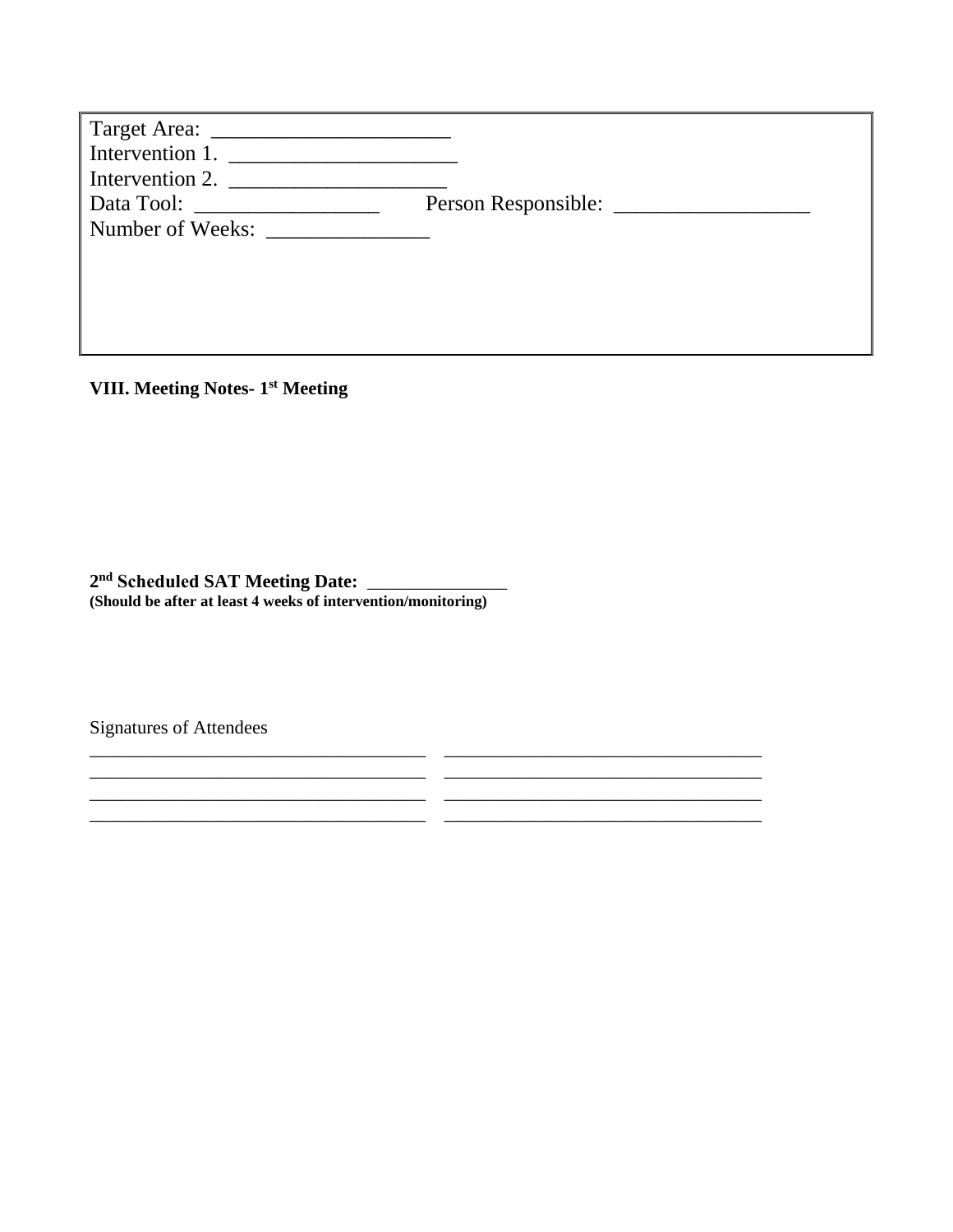# **2nd Meeting**

**Name: \_\_\_\_\_\_\_\_\_\_\_\_\_\_\_\_\_\_\_\_\_\_\_\_ WVEIS#: \_\_\_\_\_\_\_\_\_\_\_\_\_\_\_\_\_\_\_\_\_ Date of Meeting: \_\_\_\_\_\_\_\_\_\_\_\_\_\_\_**

#### **IX. Results of Implemented Intervention:**

| <b>Results</b>                                      | <b>Date</b> | Data Tool | <b>Results</b> |
|-----------------------------------------------------|-------------|-----------|----------------|
| <b>Area of Concern and</b><br><b>Intervention 1</b> |             |           |                |
| <b>Area of Concern and</b><br><b>Intervention 2</b> |             |           |                |

### **X. Progress (check one):**

 $\Box$  Target skill mastered – Discontinue initial intervention(s)

 $\Box$  Student making progress – Continue Intervention(s) proven effective

 $\Box$  Insufficient progress - Modify intervention to meet student's needs-Document new intervention below

Rationale for Decision: ATTACH DOCUMENTATION

New Interventions/Strategies developed for targeted area(s) of concern

| Intervention 1.  |                     |
|------------------|---------------------|
| Intervention 2.  |                     |
| Data Tool:       | Person Responsible: |
| Number of Weeks: |                     |
|                  |                     |
|                  |                     |
|                  |                     |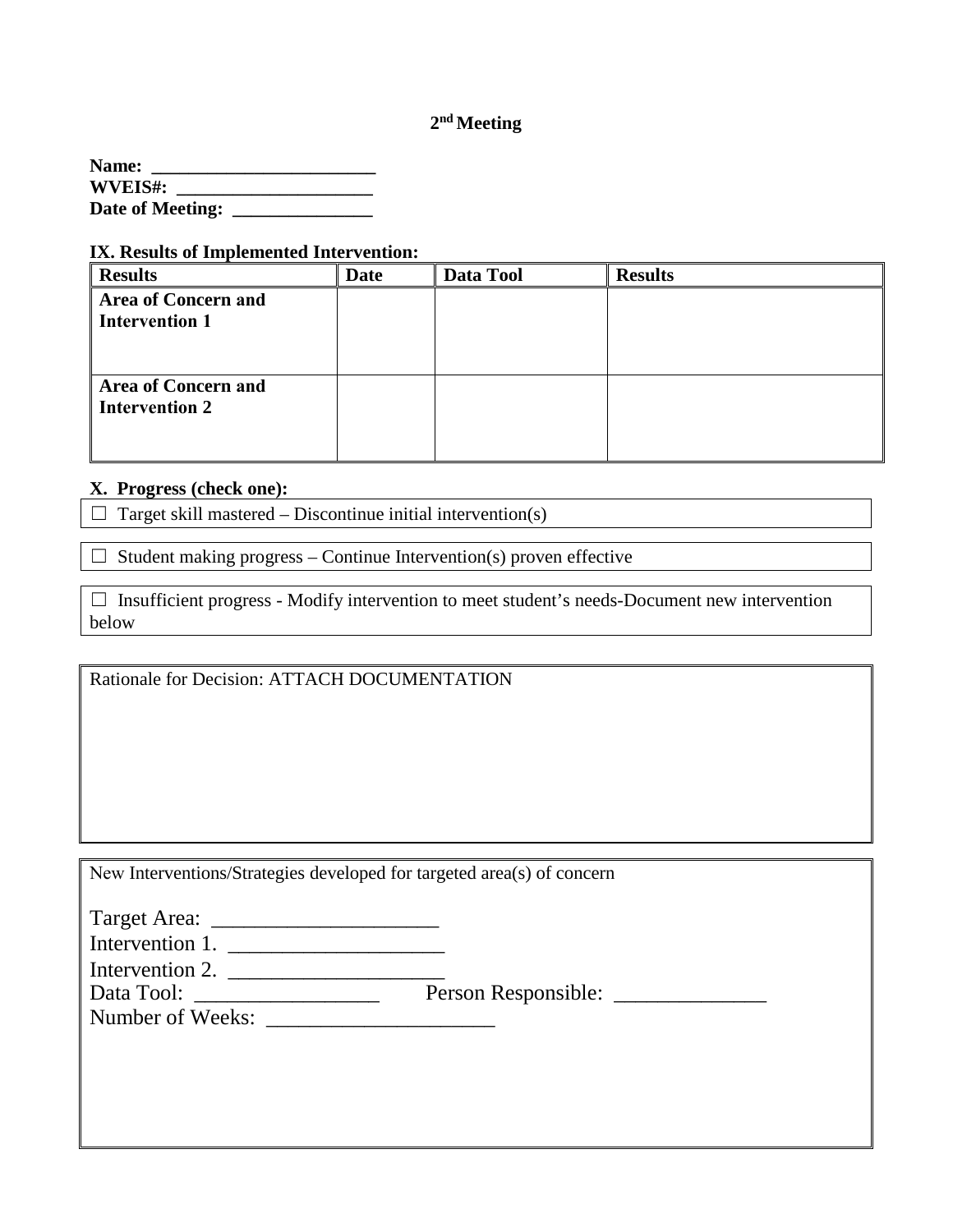| Target Area: ________________                                                                                                                                                                                                  |                     |
|--------------------------------------------------------------------------------------------------------------------------------------------------------------------------------------------------------------------------------|---------------------|
| Intervention 1.                                                                                                                                                                                                                |                     |
| Intervention 2.                                                                                                                                                                                                                |                     |
| Data Tool: The Contract of the Contract of the Contract of the Contract of the Contract of the Contract of the Contract of the Contract of the Contract of the Contract of the Contract of the Contract of the Contract of the | Person Responsible: |
| Number of Weeks:<br><u> 1980 - Jan Barbarat, prima programa postajno de la programa por estas por estas por estas por estas por estas </u>                                                                                     |                     |
|                                                                                                                                                                                                                                |                     |

**XI. Meeting Notes- 2nd Meeting**

**3 rd Scheduled SAT Meeting Date:** \_\_\_\_\_\_\_\_\_\_\_\_\_\_\_ **OR REMOVED FROM SAT DATE**: \_\_\_\_\_\_\_\_\_\_\_\_\_\_ **(Should be after at least 4 weeks of intervention/monitoring)**

\_\_\_\_\_\_\_\_\_\_\_\_\_\_\_\_\_\_\_\_\_\_\_\_\_\_\_\_\_\_\_\_\_\_\_\_ \_\_\_\_\_\_\_\_\_\_\_\_\_\_\_\_\_\_\_\_\_\_\_\_\_\_\_\_\_\_\_\_\_\_

\_\_\_\_\_\_\_\_\_\_\_\_\_\_\_\_\_\_\_\_\_\_\_\_\_\_\_\_\_\_\_\_\_\_\_\_ \_\_\_\_\_\_\_\_\_\_\_\_\_\_\_\_\_\_\_\_\_\_\_\_\_\_\_\_\_\_\_\_\_\_ \_\_\_\_\_\_\_\_\_\_\_\_\_\_\_\_\_\_\_\_\_\_\_\_\_\_\_\_\_\_\_\_\_\_\_\_ \_\_\_\_\_\_\_\_\_\_\_\_\_\_\_\_\_\_\_\_\_\_\_\_\_\_\_\_\_\_\_\_\_\_

Signatures of Attendees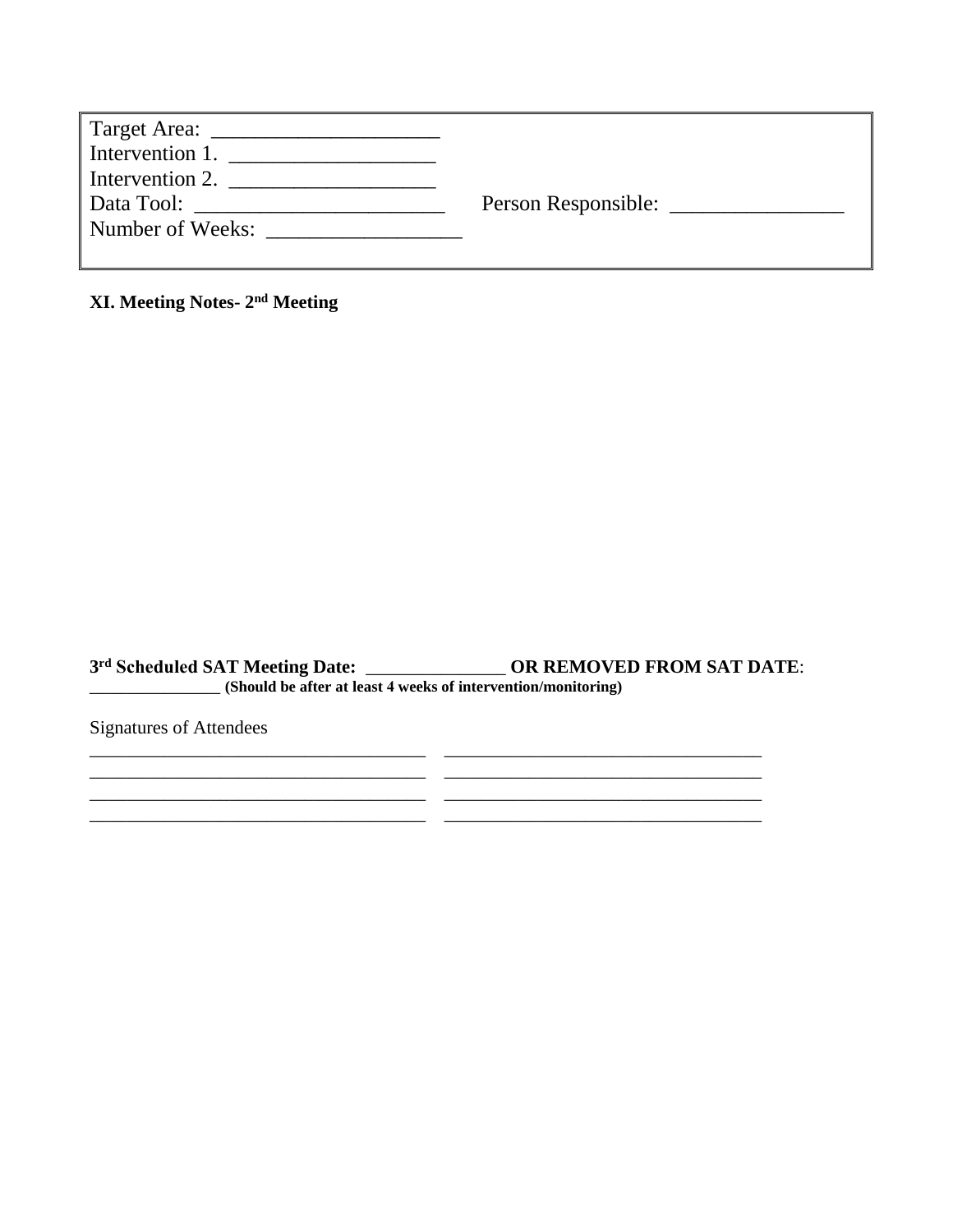# **3rd Meeting**

| Name:          |  |
|----------------|--|
| <b>WVEIS#:</b> |  |

**Date of Meeting:** \_\_\_\_\_\_\_\_\_\_\_\_\_\_\_\_\_\_\_\_

# **IX. Results of Implemented Intervention:**

| <b>Results</b>                               | <b>Date</b> | Data Tool | <b>Results</b> |
|----------------------------------------------|-------------|-----------|----------------|
| <b>Area of Concern</b><br>and Intervention 1 |             |           |                |
| <b>Area of Concern</b><br>and Intervention 2 |             |           |                |

## **X. Progress (check one):**

 $\Box$  Target skill mastered – Discontinue initial intervention(s)

 $\Box$  Student making progress – Continue Intervention(s) proven effective

| $\Box$ Insufficient Progress Modify intervention to meet student's needs-Document new intervention |  |
|----------------------------------------------------------------------------------------------------|--|
| below and Refer for Multidisciplinary Evaluation                                                   |  |

Rationale for Decision: ATTACH DOCUMENTATION

| Interventions/Strategies developed for targeted area(s) of concern |                     |  |  |
|--------------------------------------------------------------------|---------------------|--|--|
| Target Area:                                                       |                     |  |  |
| Intervention 1.                                                    |                     |  |  |
| Intervention 2. $\frac{1}{2}$                                      |                     |  |  |
|                                                                    |                     |  |  |
|                                                                    |                     |  |  |
|                                                                    |                     |  |  |
|                                                                    |                     |  |  |
|                                                                    |                     |  |  |
| Intervention 1.                                                    |                     |  |  |
| Intervention 2. $\frac{1}{\sqrt{1-\frac{1}{2}} \cdot \frac{1}{2}}$ |                     |  |  |
|                                                                    | Person Responsible: |  |  |
| Number of Weeks:                                                   |                     |  |  |